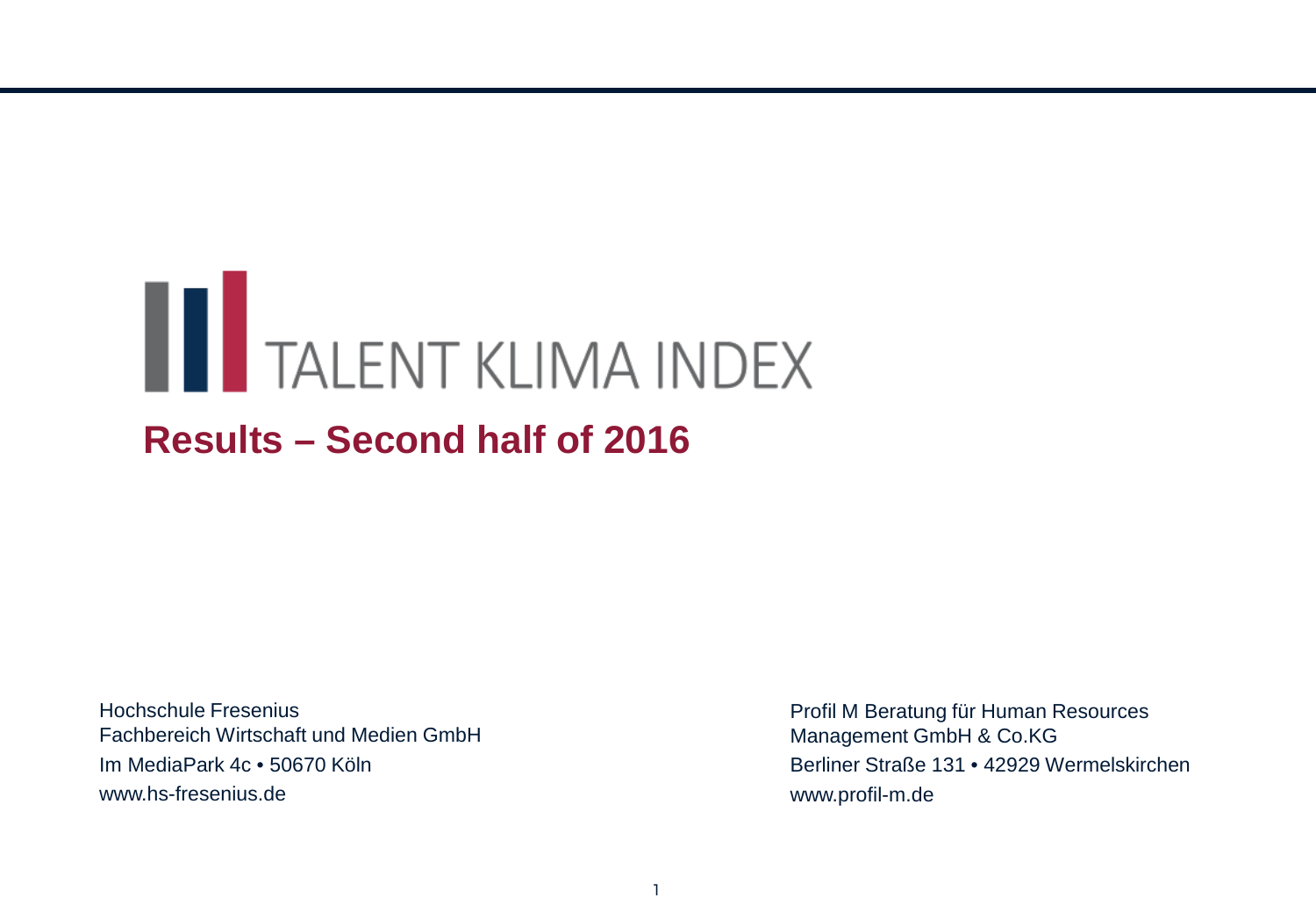# **EXECUTIVE SUMMARY**

TALENT KLIMA INDEX

- The Talent Climate Index (TKI) serves as an indicator for the development of the labor market in Germany from a company point of view both in terms of internal and external talents (leaders and specialists).
- Using few precise questions the current situation and the expected trend are ascertained (<http://talentklimaindex.de/>). Biannual surveys enable a long-term evaluation.
- The results of the survey from the fourth quarter of 2016 are presented here, based on a sample of 95 HR experts, managers, and members of the top management:
	- **The forecast of the first half of 2016 was confirmed:** The external talent situation has deteriorated considerably compared to the first half of the year. 64% consider the talent situation to be poor.
	- **Has the situation bottomed out?** The talent situation is not expected to get worse. Somewhat less than half of those surveyed expect a further deterioration. All others forecast an improvement or stagnant development.
	- **Positive commitment of the HR department:** In addition, approx. 70% of those surveyed estimate the current commitment of the HR department (HRD) to be good. However, more respondents currently identify a need for action for the top management and managers with regard to their commitment to talent management.
	- **Challenging role of HR in implementing talent management:** All stakeholders forecast an even stronger commitment of the HR department – thereby reflecting their expectations.



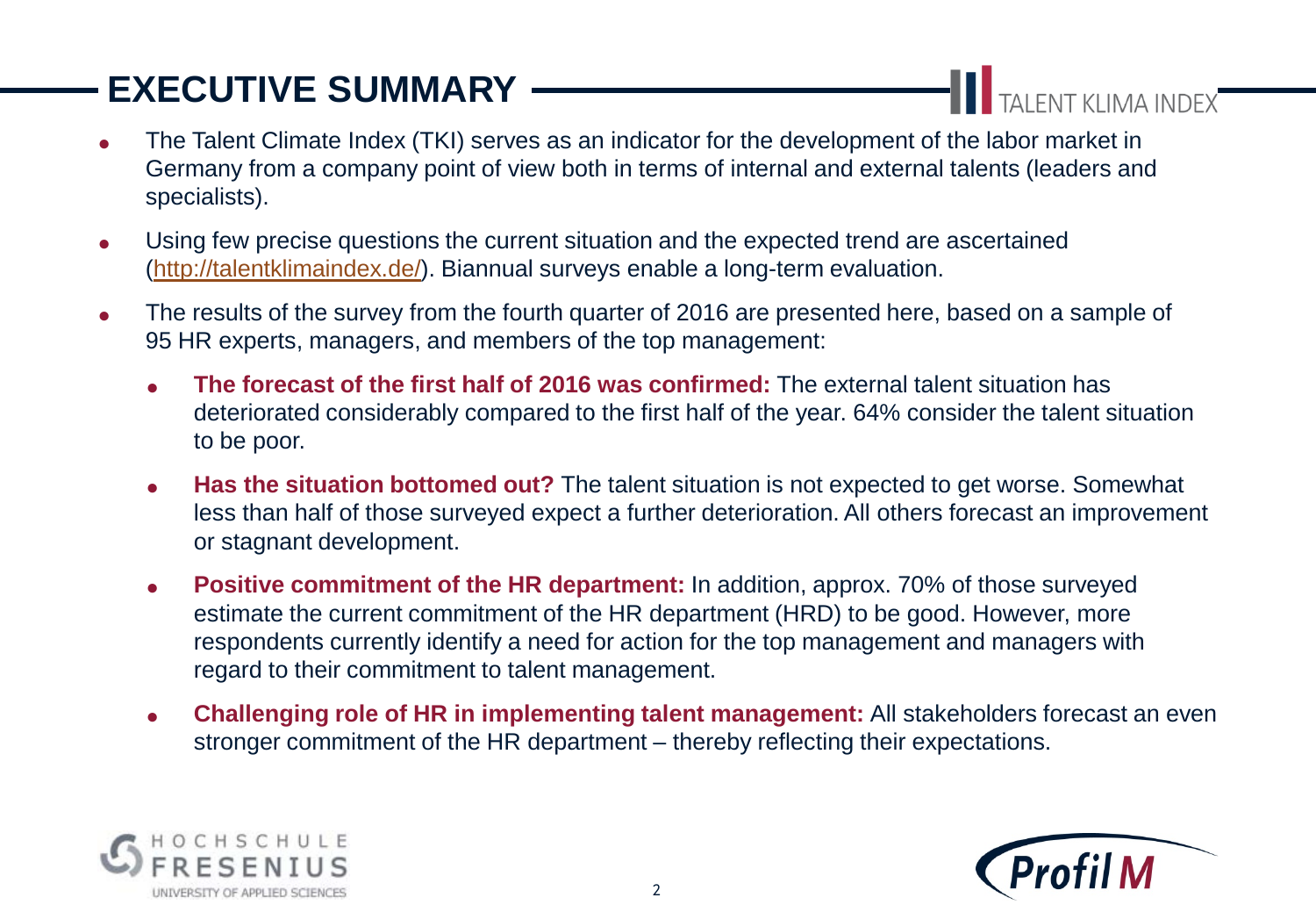# **CONTENT**

**THE TALENT KLIMA INDEX** 

#### **Current situation and expected development**

- Current talent situation and expected development
- Commitment situation and expected development

**Climate**

- **Talent climate**
- Commitment climate

**Appendix: Explanations on the TCI and the data collection**



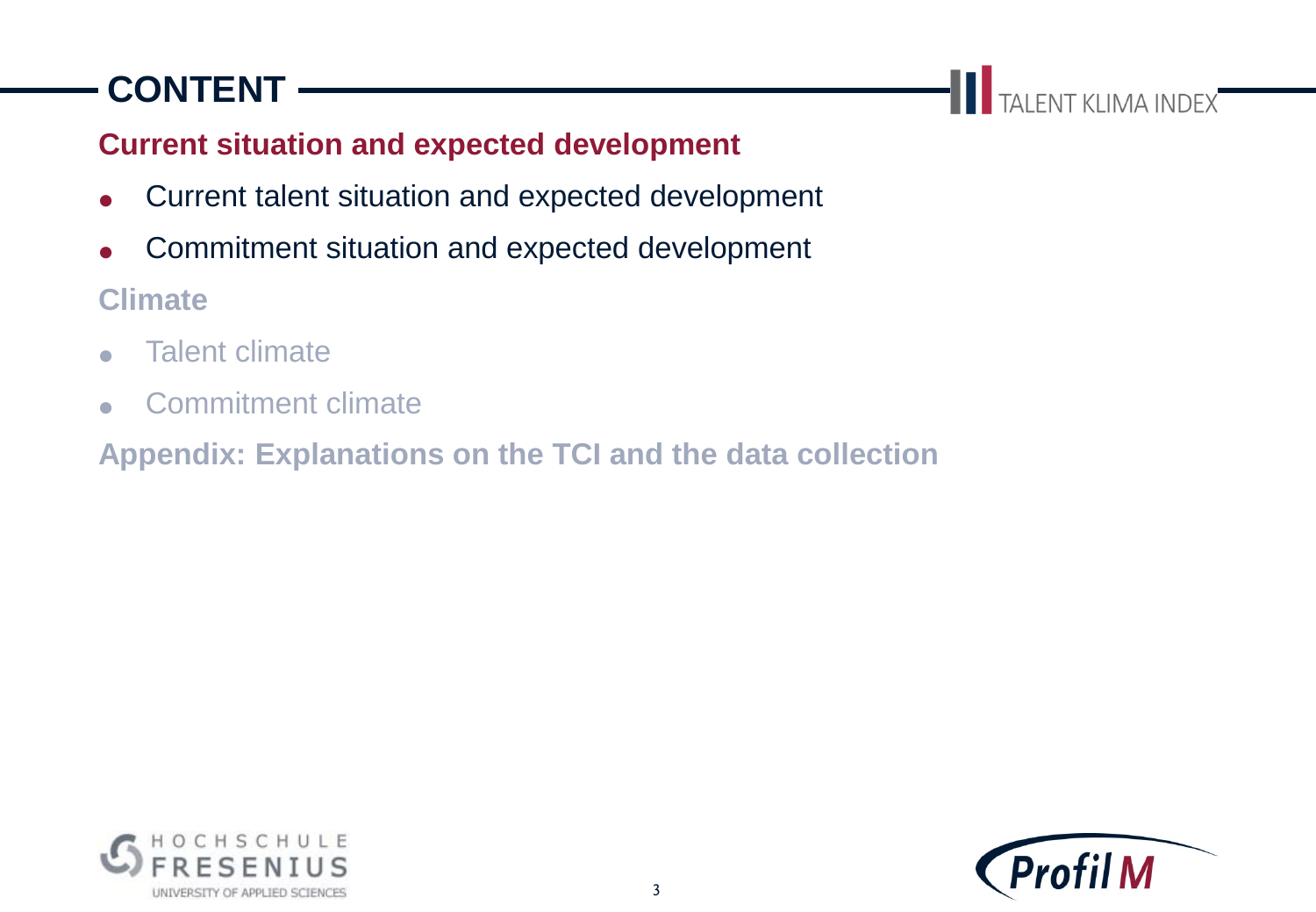## **TALENT SITUATION Forecast confirmed: External talent situation has deteriorated considerably**

While the internal talent situation remains comparatively constant, the external talent availability has deteriorated considerably. The forecast of the first half of 2016 was therefore confirmed. Back then, 63% expected the external talent situation to deteriorate.



UNIVERSITY OF APPLIED SCIENCES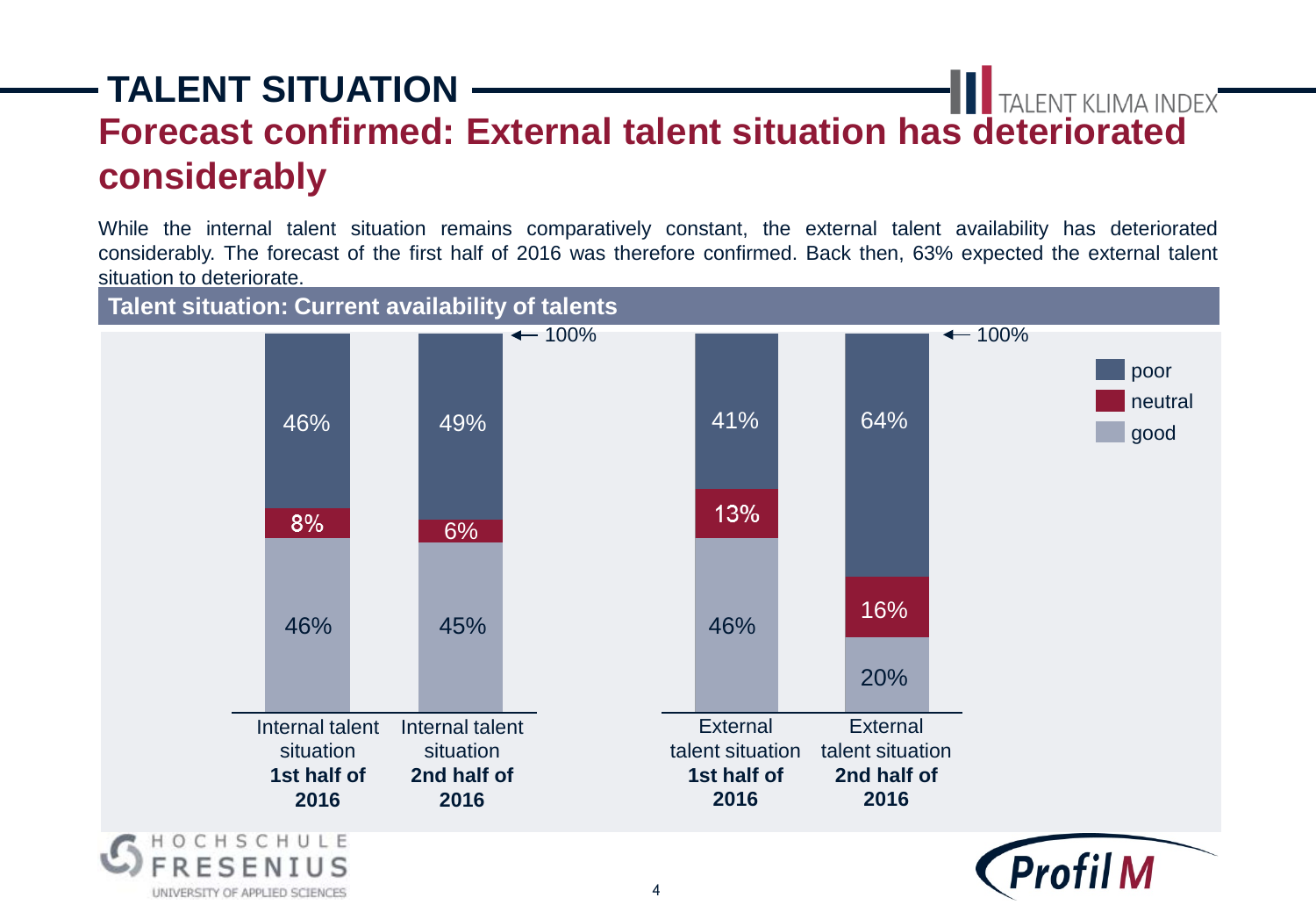# **TALENT EXPECTATIONS**

**THE TALENT KLIMA INDEX** 

## **Has the situation bottomed out? Expectations less pessimistic**

Talent availability on the external labor market has deteriorated considerably, however, the expectations for the future are less pessimistic and point to a stabilization. The expectations concerning the development of the internal talent situation, however, have hardly changed.

**Talent expectation: Future availability of talents**



5

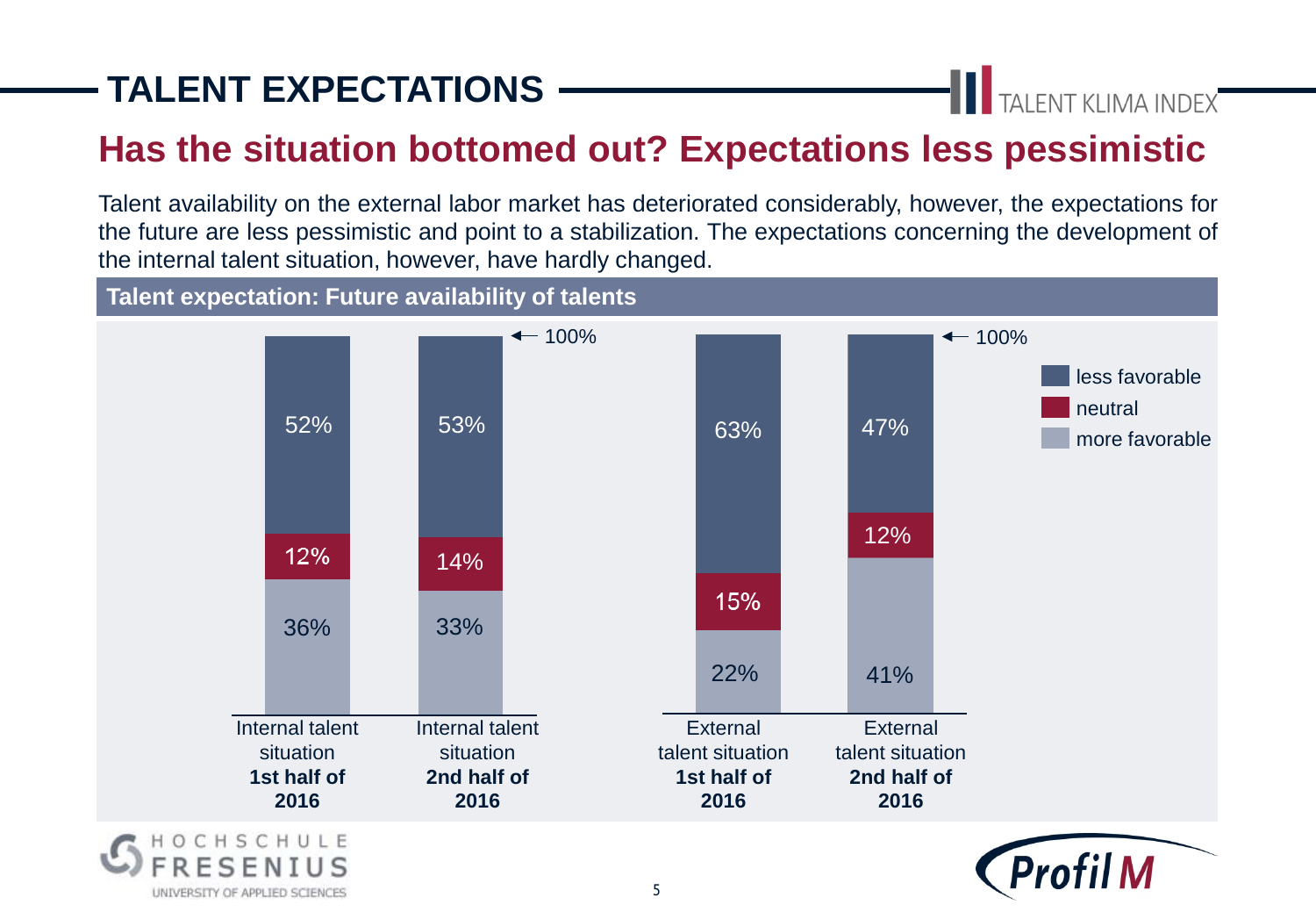# **COMMITMENT SITUATION AND EXPECTATIONS -III** TAI FNT KLIMA INDEX

## **Talent management commitment positive among the HR department above all**

The commitment of the HR department is considered positive above all. The commitment on the part of the top management is also well developed, however, compared to the first half of 2016 it is seen more critically. Back then only 27% assessed the commitment of the top management to be poor and only 30% considered the commitment of managers to be poor.

**Talent management commitment: Current and future commitment to invest resources (time and money) in talent management**

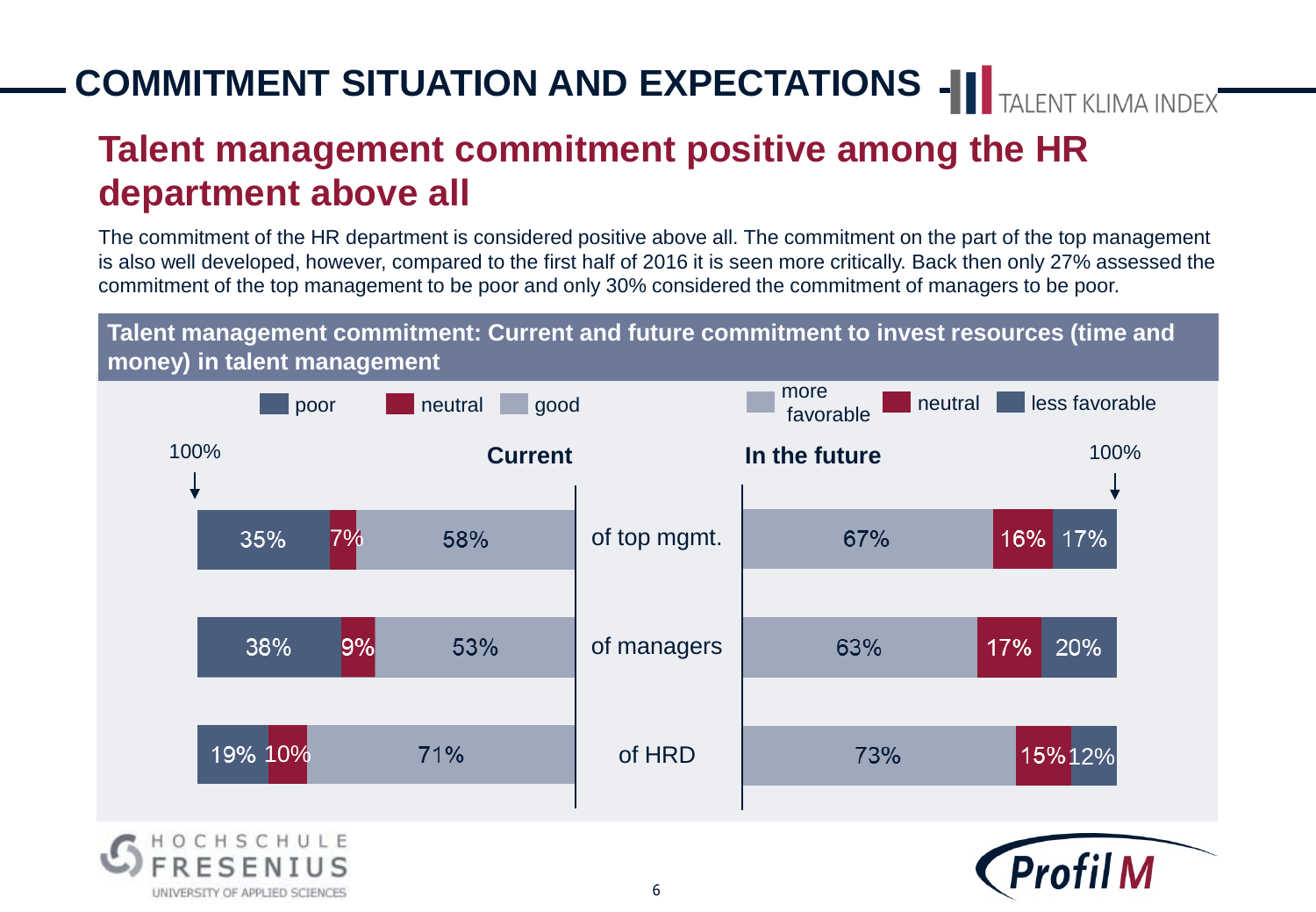# **CONTENT**

TALENT KLIMA INDEX

#### **Current situation and expected development**

- Current talent situation and expected development
- Commitment situation and expected development

#### **Climate**

- **Talent climate**
- Commitment climate

**Appendix: Explanations on the TCI and the data collection**



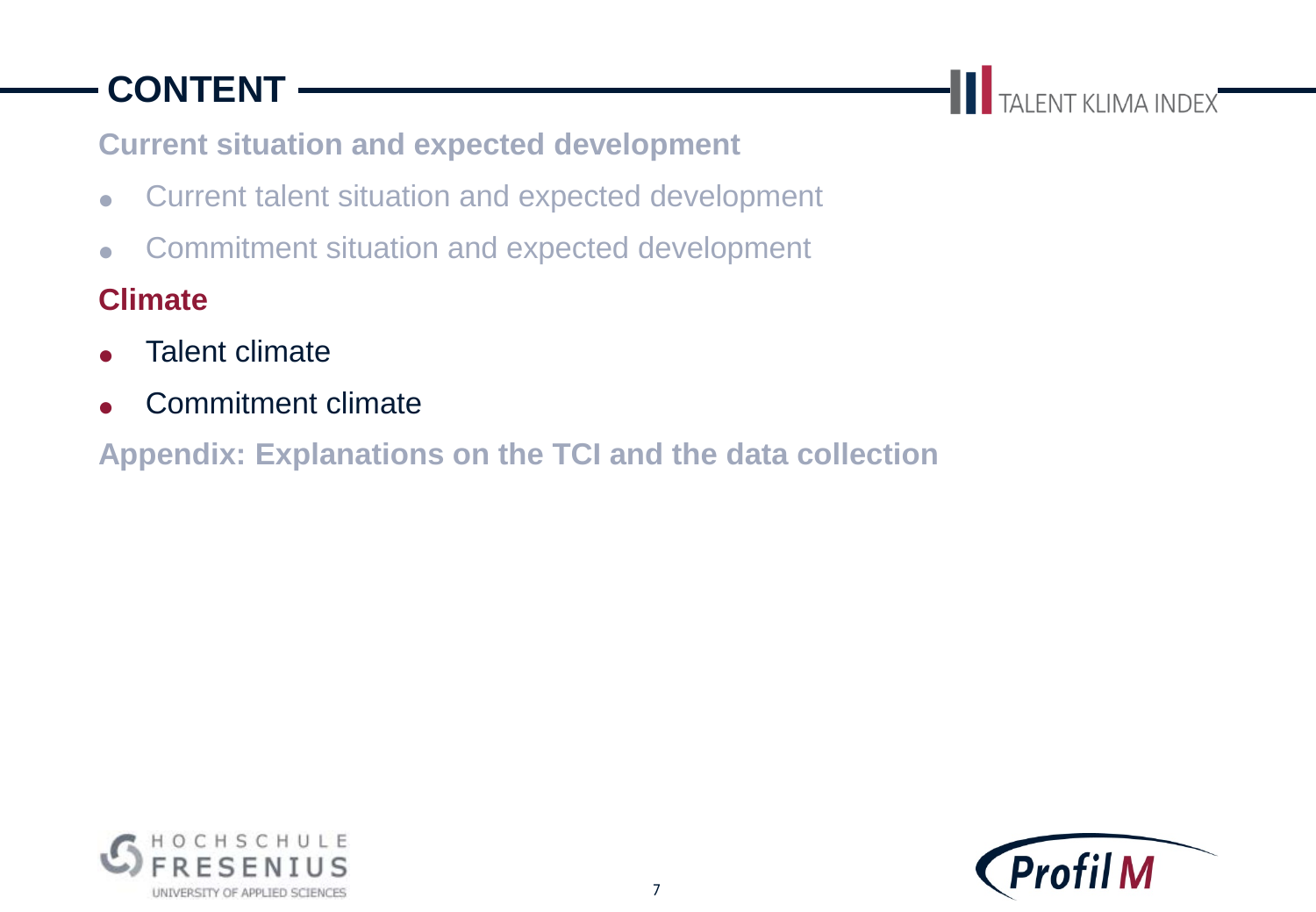## **TALENT CLIMATE**

TALENT KLIMA INDEX

### **Talent climate deteriorated further**



The talent climate has deteriorated further. This is above all due to the internal talent climate, which results from the combination of two minor trends: the internal talent situation has developed slightly negatively. Furthermore, the situation is expected to get marginally worse.

The deterioration of the external talent climate is less pronounced. The current external talent situation is assessed much more critically, however, expectations are more optimistic than before.

\* The talent climate results from a combination of current and expected assessments (exact calculation see appendix)

- 100 means that all those surveyed assess the situation to be poor/expect it to get worse

+100 means that all those surveyed assess the situation to be good/expect it to get better



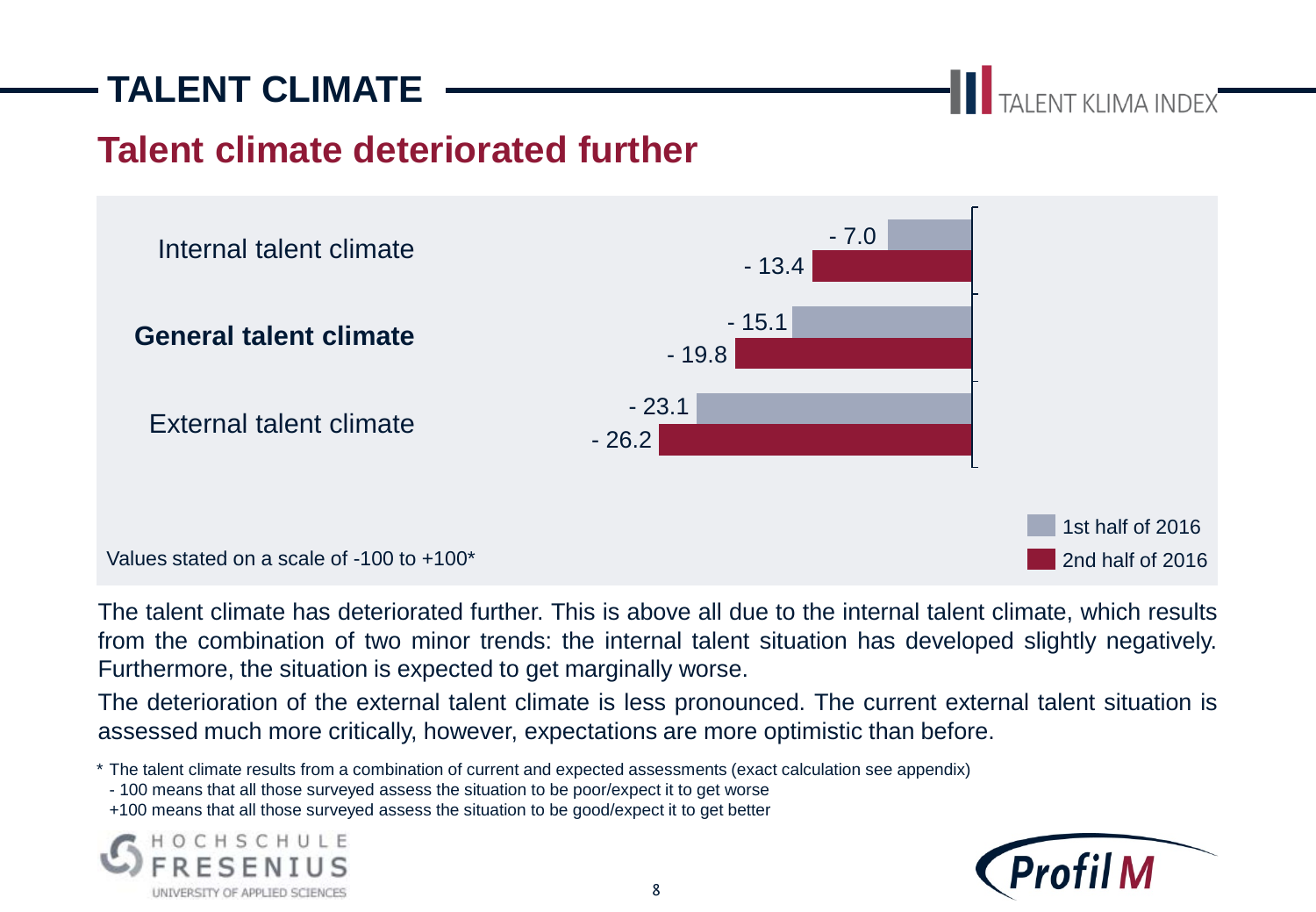# **COMMITMENT CLIMATE**

## **The top management commitment with regard to talent management is declining**

HRD's TM commitment

#### **General TM commitment climate**

Top management's TM commitment

Managers' TM commitment

Values stated on a scale of -100 to +100\*

The deterioration of the commitment climate is essentially down to increasingly critical assessments regarding the top management's and managers' commitment. Cost pressure and an inconsistent implementation of talent management concepts are considered a hindrance for talent management. The HR commitment, however, is perceived to be undiminished and the same is expected for the future.

\*The commitment climate results from a combination of current and expected assessments (exact calculation see appendix)

- 100 means that all those surveyed assess the situation to be poor/expect it to get worse
- +100 means that all those surveyed assess the situation to be good/expect it to get better







TALENT KLIMA INDEX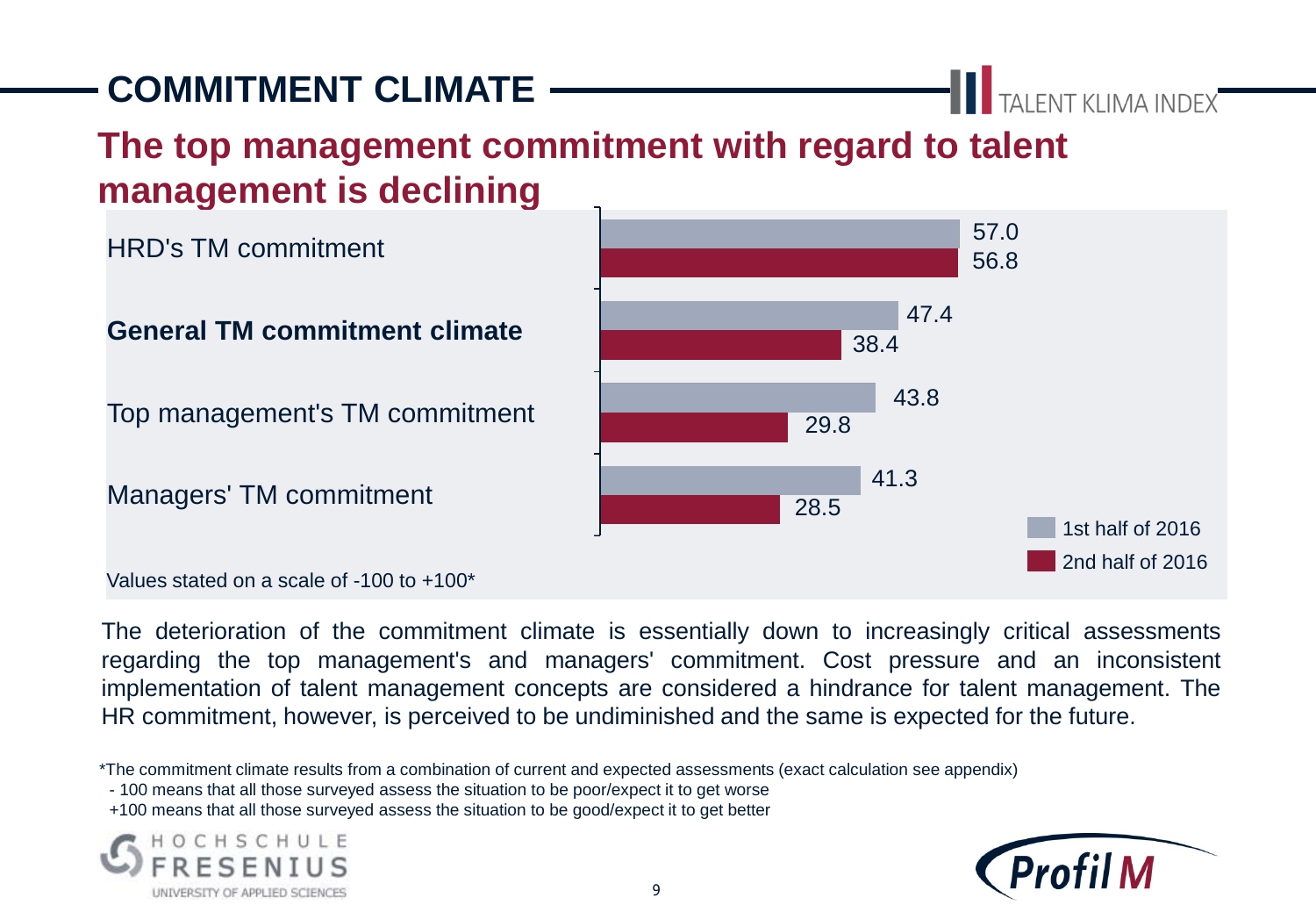# **CONTENT**

**THE TALENT KLIMA INDEX** 

#### **Current situation and expected development**

- Current talent situation and expected development
- Commitment situation and expected development

#### **Climate**

- **Talent climate**
- Commitment climate
- Comparison with the initial survey

#### **Appendix: Explanations on the TCI and the data collection and the survey**



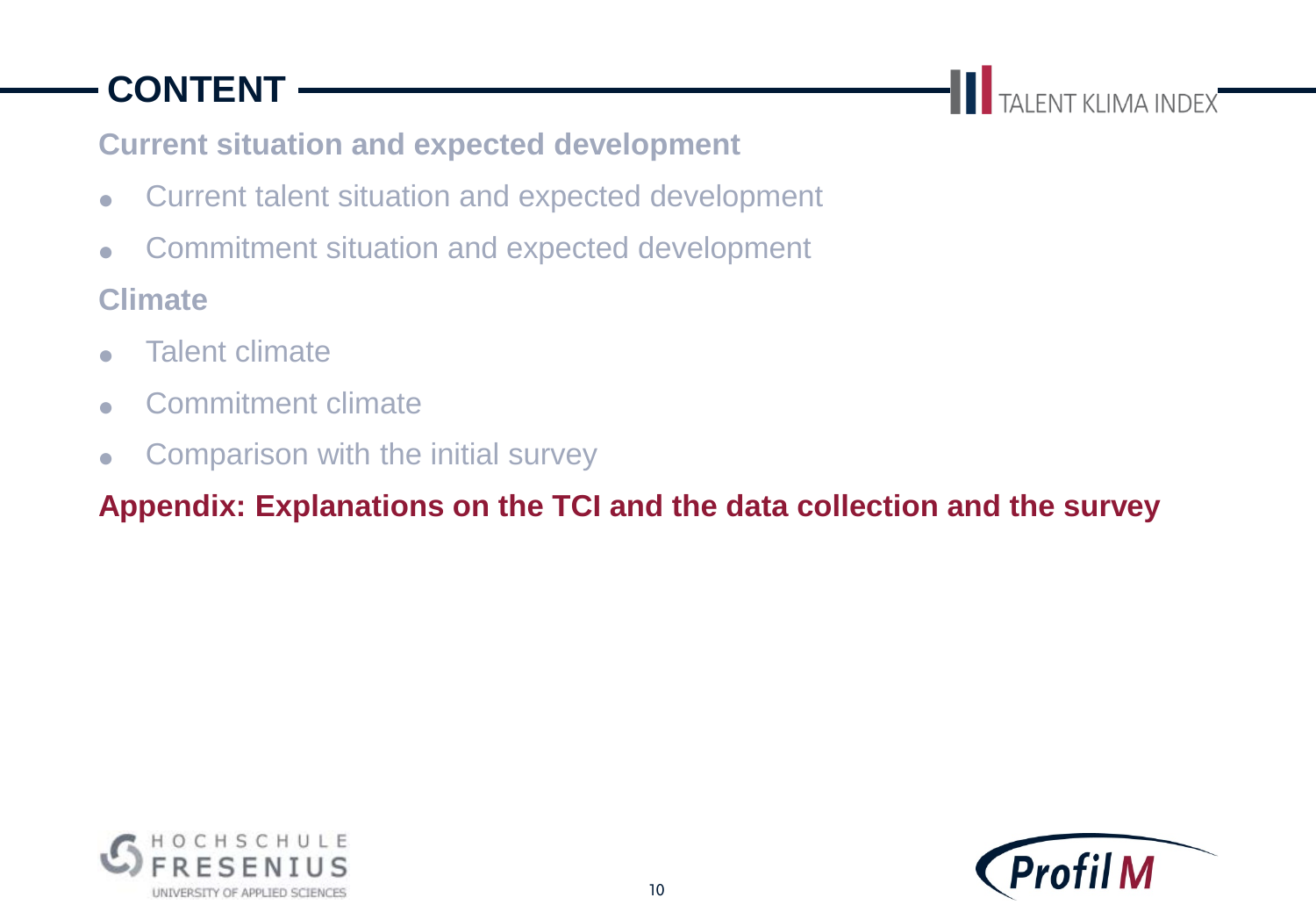# **TALENT CLIMATE INDEX (TCI)**

TAI FNT KLIMA INDEX

The Talent Climate Index (TKI) serves as an indicator for the development of the labor market in Germany from a company point of view both in terms of internal and external talents.

Using few precise questions the current situation and the expected trend are ascertained (<http://talentklimaindex.de/>). Biannual surveys enable a long-term evaluation.

## **Subject areas of the questionnaire**

- Internal talent management:
	- $\bullet$  The availability of talents for key specialist and leadership positions in the internal labor market currently and in the future
	- The company's ability to identify and develop internal talents
- External talent management:
	- $\bullet$  The availability of talents for key specialist and leadership positions in the external labor market currently and in the future
	- The company's ability to attract external talents
- Talent management commitment: The commitment to noticeably invest time and money in external and internal talent management



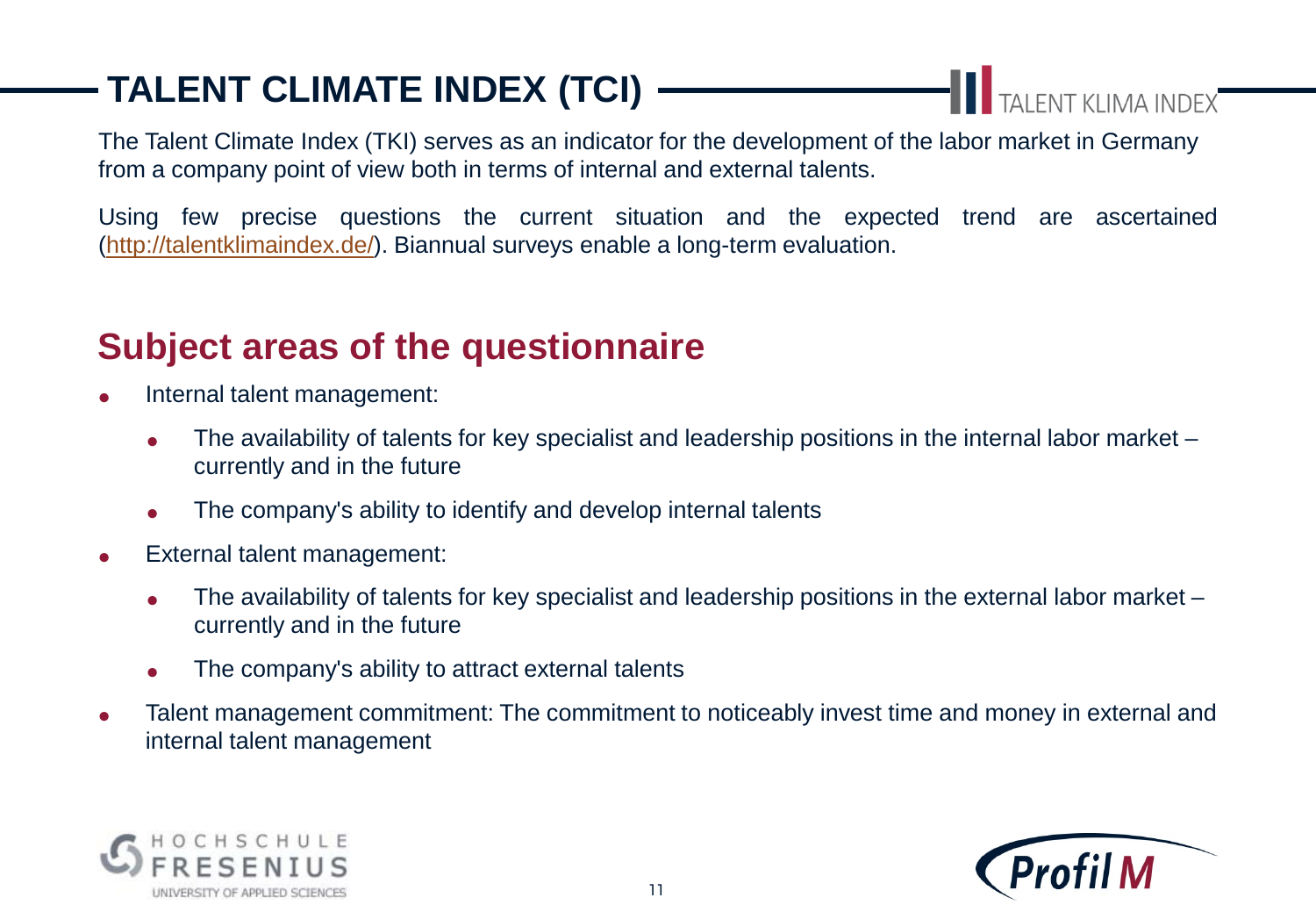## **TALENT CLIMATE INDEX (TCI)**

# **TALENT KLIMA INDEX**

The questionnaire is very brief on purpose  $-$  it can be fully completed within a few minutes under: <http://talentklimaindex.de/>

| TALENT CLIMATE INDEX                                                                                                                                                                 | <b>TALENT CLIMATE INDEX</b>                                                                                                                                                          |
|--------------------------------------------------------------------------------------------------------------------------------------------------------------------------------------|--------------------------------------------------------------------------------------------------------------------------------------------------------------------------------------|
| 25%                                                                                                                                                                                  | 75                                                                                                                                                                                   |
| Internal talent management                                                                                                                                                           | Commitment                                                                                                                                                                           |
| I consider the availability of talents for key specialist and leadership positions in our<br>internal labor market to be:                                                            | I assess the commitment with regard to talent management (= the willingness to<br>noticeably invest time and money in external and internal talent management) on the<br>part of the |
| a. currently                                                                                                                                                                         | In future:<br><b>Currently:</b>                                                                                                                                                      |
| extremely poor<br>excellent<br>b. in future                                                                                                                                          | Management/CEO to be<br>significantly<br>significantly<br>extremely poor<br>excellent<br>less favorable<br>more favorable                                                            |
| significantly more favorable<br>significantly less favorable                                                                                                                         | Managers in general to be<br>significantly<br>significantly<br>extremely poor<br>excellent<br>less favorable<br>more favorable                                                       |
| I assess our company's current ability to identify and develop internal talents (due to<br>tools, processes, management behavior, etc.) to be:<br>extremely poor<br>excellent<br>50% | HR department to be<br>significantly<br>significantly<br>extremely poor<br>excellent<br>less favorable<br>more favorable                                                             |
| My comment regarding internal talents:                                                                                                                                               | My comment concerning our commitment with regard to talent management:                                                                                                               |



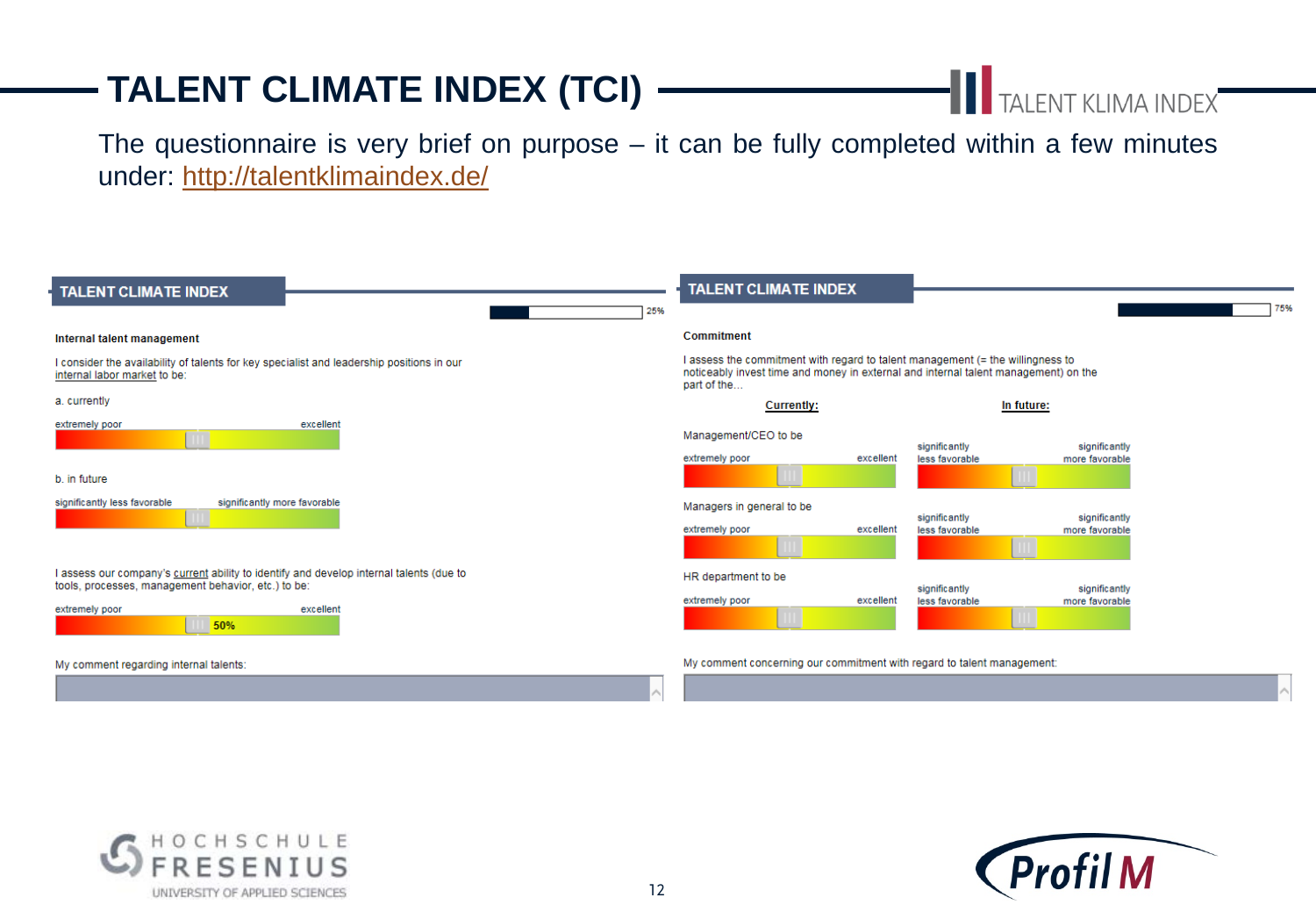# **TALENT CLIMATE INDEX (TCI)**

## **Calculation of the talent climate on the basis of balances**

The basis for the balance computation is the coding of the answers:

- 0-49% = poor/less favorable
- $50\%$  = no consideration in the formula
- 51-100% = good/more favorable

| <b>Balance situation</b>    | $=$ good $-$ poor                                                                          |
|-----------------------------|--------------------------------------------------------------------------------------------|
| <b>Balance expectations</b> | $=$ more favorable $-$ less favorable                                                      |
| Talent climate              | $=\sqrt{\left(\text{situation} + 200\right)x\left(\text{expectations} + 200\right)} - 200$ |

Value range:

Values stated on a scale of -100 to +100

Example: -100 means that all those surveyed assess the situation to be poor/expect it to get worse





**TALENT KLIMA INDEX**